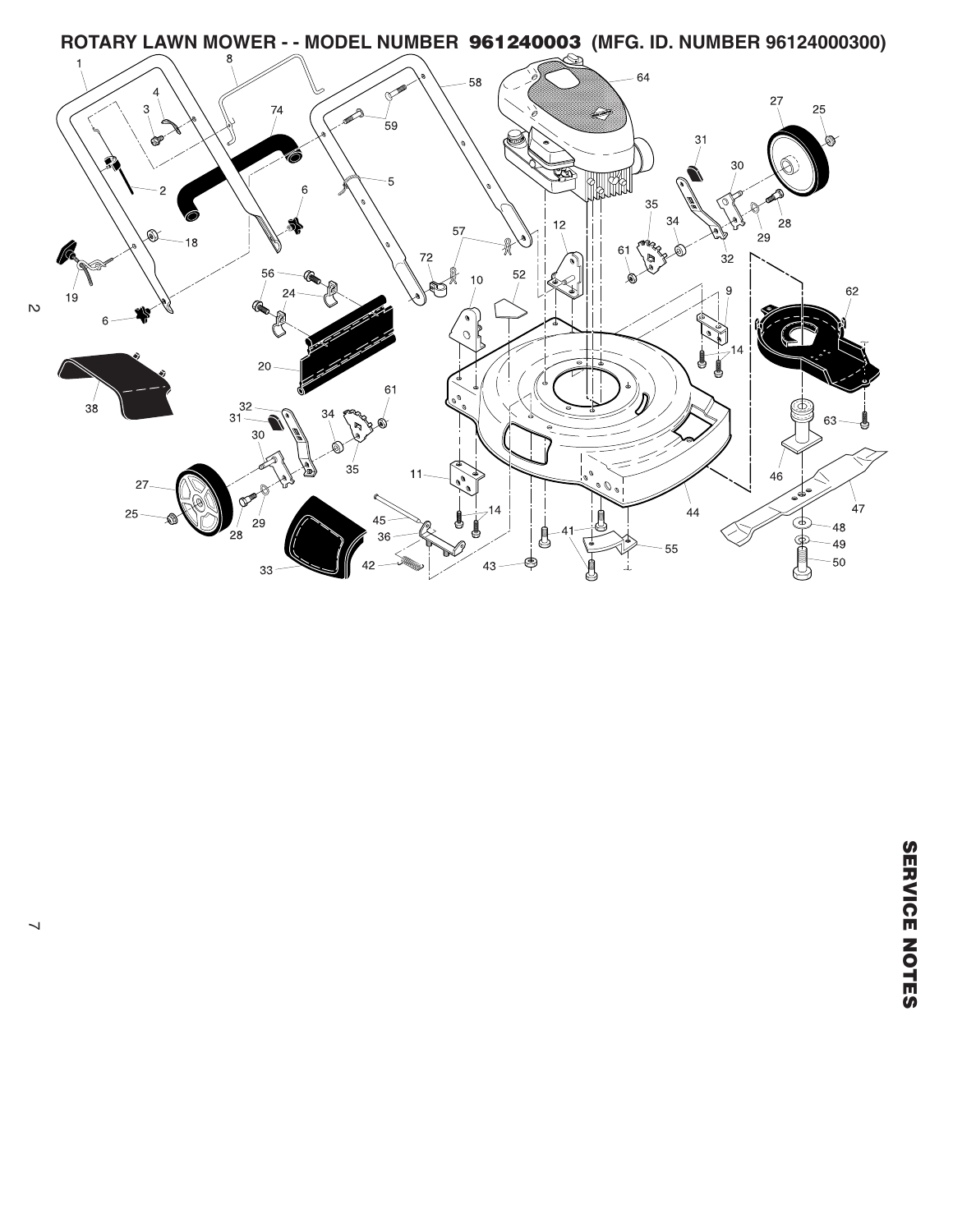## **ROTARY LAWN MOWER - - MODEL NUMBER 961240003 (MFG. ID. NUMBER 96124000300)**

| <b>KEY</b><br>NO. | <b>PART</b><br>NO. | <b>DESCRIPTION</b>                            | <b>KEY</b><br>NO. | <b>PART</b><br>NO.       | <b>DESCRIPTION</b>                  | <b>KEY</b><br>NO. | <b>PART</b><br>NO. | <b>DESCRIPTION</b>                 |
|-------------------|--------------------|-----------------------------------------------|-------------------|--------------------------|-------------------------------------|-------------------|--------------------|------------------------------------|
|                   | 403196             | Upper Handle Assembly<br>(Includes Foam Grip) | 30<br>31          | 401179X004<br>701037X421 | Axle Arm Assembly<br>Knob, Selector | 55                | 188839X004         | Mounting Bracket,<br>Debris Shield |
| 2                 | 175148             | Engine Zone Control Cable                     | 32                | 401624X004               | Spring, Selector                    | 56                | 750097             | Screw, Hex Washer Head             |
| 3                 | 750634             | Screw                                         | 33                | 151889                   | Mulcher Door                        |                   |                    | #10-24 x 1/2                       |
| 4                 | 850733X004         | Bracket, Upstop                               | 34                | 401629                   | Spacer                              | 57                | 51793              | <b>Hairpin Cotter</b>              |
| 5                 | 66426              | Wire Tie                                      | 35                | 407501X005               | Bracket, Wheel Adjuster             | 58                | 151590X479         | Lower Handle                       |
| 6                 | 182398             | Handle Knob                                   | 36                | 154132                   | Bracket, Housing                    | 59                | 191574             | Handle Bolt                        |
| 8                 | 194199X421         | <b>Control Bar</b>                            | 38                | 176509                   | Deflector, Discharge                | 61                | 73930600           | Locknut, Hex                       |
| 9                 | 153282X479         | Support Bracket, Handle, LH                   | 41                | 150406                   | Screw, Hex Head, Threaded,          | 62                | 405843             | Debris Shield                      |
| 10                | 170345X479         | Handle Bracket, RH                            |                   |                          | Rolled 3/8-16 x 1-1/8               | 63                | 192325             | Screw                              |
| -11<br>ω          | 153350X479         | Support Bracket, Handle, RH                   | 42                | 152124                   | Spring, Torsion                     | 64                | $  -$              | Engine, Briggs & Stratton,         |
| 12                | 170346X479         | Handle Bracket, LH                            | 43                | 73800400                 | Locknut, Hex 1/4-20                 |                   |                    | Model Number 10L802-               |
| 14                | 149741             | Screw, Thread Cutting                         | 44                | 412210                   | Kit, Mower Housing                  |                   |                    |                                    |
|                   |                    | $5/16 - 18 \times 3/4$                        |                   |                          | (Includes Key Number 52)            |                   |                    |                                    |
| 18                | 132004             | Locknut, Keps                                 | 45                | 147286                   | Rod, Hinge                          |                   |                    |                                    |
| 19                | 194788             | Rope Guide                                    | 46                | 195963                   | Blade Adapter / Pulley              |                   |                    |                                    |
| 20                | 413160             | Kit, Rear Skirt                               | 47                | 406713                   | Blade, 22"                          | 72                | 197991             | Clip, Cable                        |
| 24                | 192301X004         | Clamp, Rear Skirt                             | 48                | 851074                   | Washer, Hardened                    | 74                | 186362             | Grip, Foam                         |
| 25                | 409148             | Locknut, Hex 3/18-16                          | 49                | 850263                   | Washer, Lock, Helical               | $ -$              | 404764             | Warning Decal (not shown)          |
| 27                | 193909X421         | Wheel & Tire Assembly                         | 50                | 851084                   | Screw, Hex Head, Grade 8            | $ -$              | 193733             | Operator's Manual, English         |
| 28                | 174719             | Shoulder Bolt                                 |                   |                          | $3/8 - 24 \times 1 - 3/8$           | $ -$              | 193736             | Operator's Manual, French          |
| 29                | 401630             | Washer, Curved, Cylindrical                   | 52                | 404763                   | Decal, Danger                       | $ -$              | 424574             | Repair Parts Manual                |

**NOTE:** All component dimensions given in U.S. inches. 1 inch = 25.4 mm. **IMPORTANT:** Use only Original Equipment Manufacturer (O.E.M.) replacement parts. Failure to do so could be hazardous, damage your lawn mower and void your warranty.